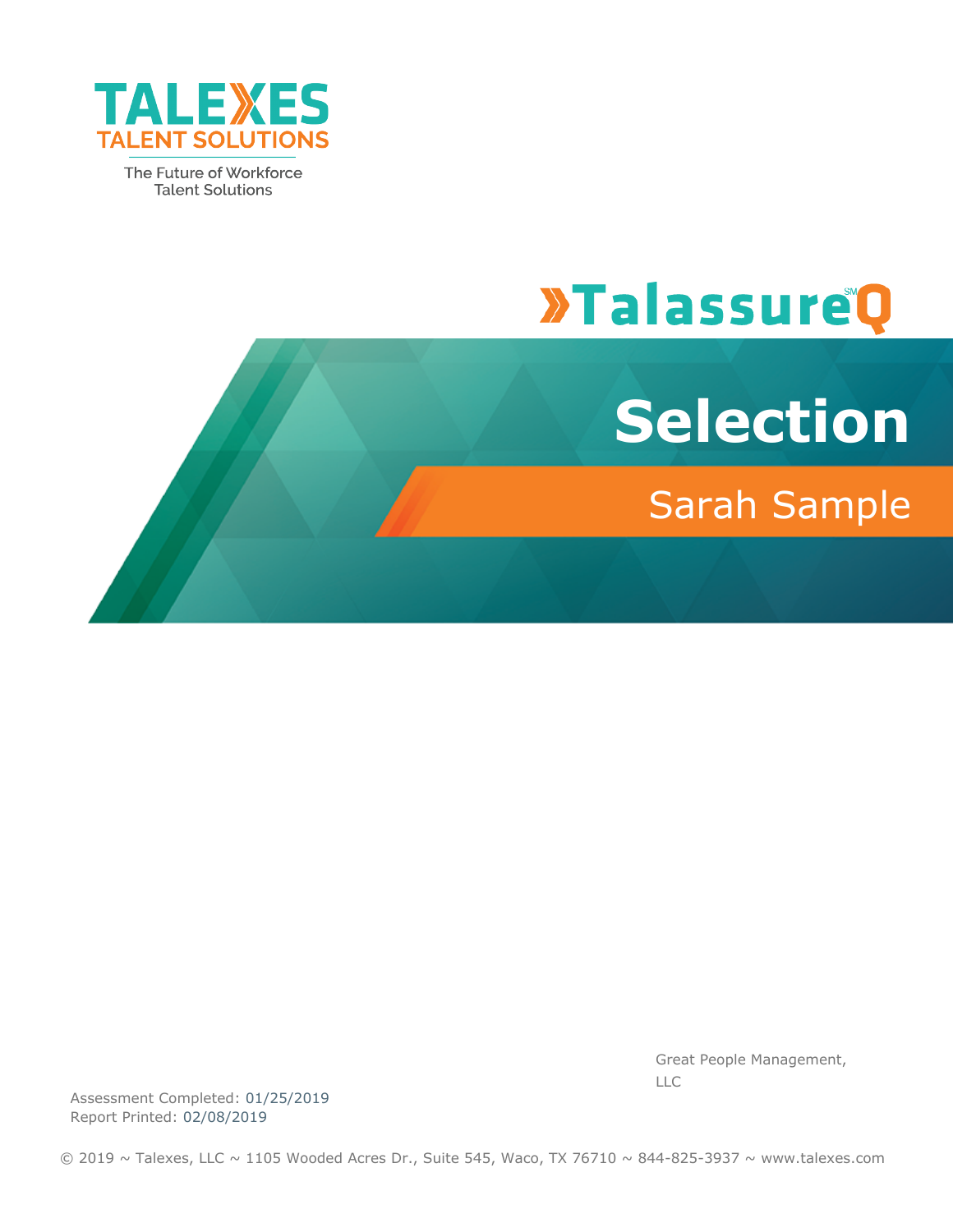## **Selection Report - Sarah Sample**

This report is comprised of two parts; a summary of her scores and employment information to assist in the interview process.

The level of reasoning ability that Sarah has to do this job is indicated by her Can Do score. Match the Can Do score with the level of job difficulty shown in the matrix below. The Will Do score is a representation of her desire to do the job by measuring optimism, people-orientation, and stamina.

Review the Conscientiousness and Exaggeration scores. They are provided to help indicate whether Sarah was honest and forthright.



| <b>CAN DO</b> | <b>LEVEL OF DIFFICULTY</b>      | Low          | <b>Moderate</b> | <b>High</b> |
|---------------|---------------------------------|--------------|-----------------|-------------|
|               | <b>MATRIX TRAINING/JOB TYPE</b> | <b>Basic</b> | Repetitive      | Adaptive    |

|                                |                         | Low                             | <b>High</b>                 |  |
|--------------------------------|-------------------------|---------------------------------|-----------------------------|--|
| <b>WILL DO</b><br><b>GUIDE</b> | <b>POSITIVE OUTLOOK</b> | Skeptical or critical of others | Trusting and optimistic     |  |
|                                | <b>PEOPLE RELATIONS</b> | Introverted, reserved           | Outgoing, people oriented   |  |
|                                | <b>PRODUCTIVITY</b>     | Relaxed, patient, focused       | Eager, energetic, impatient |  |

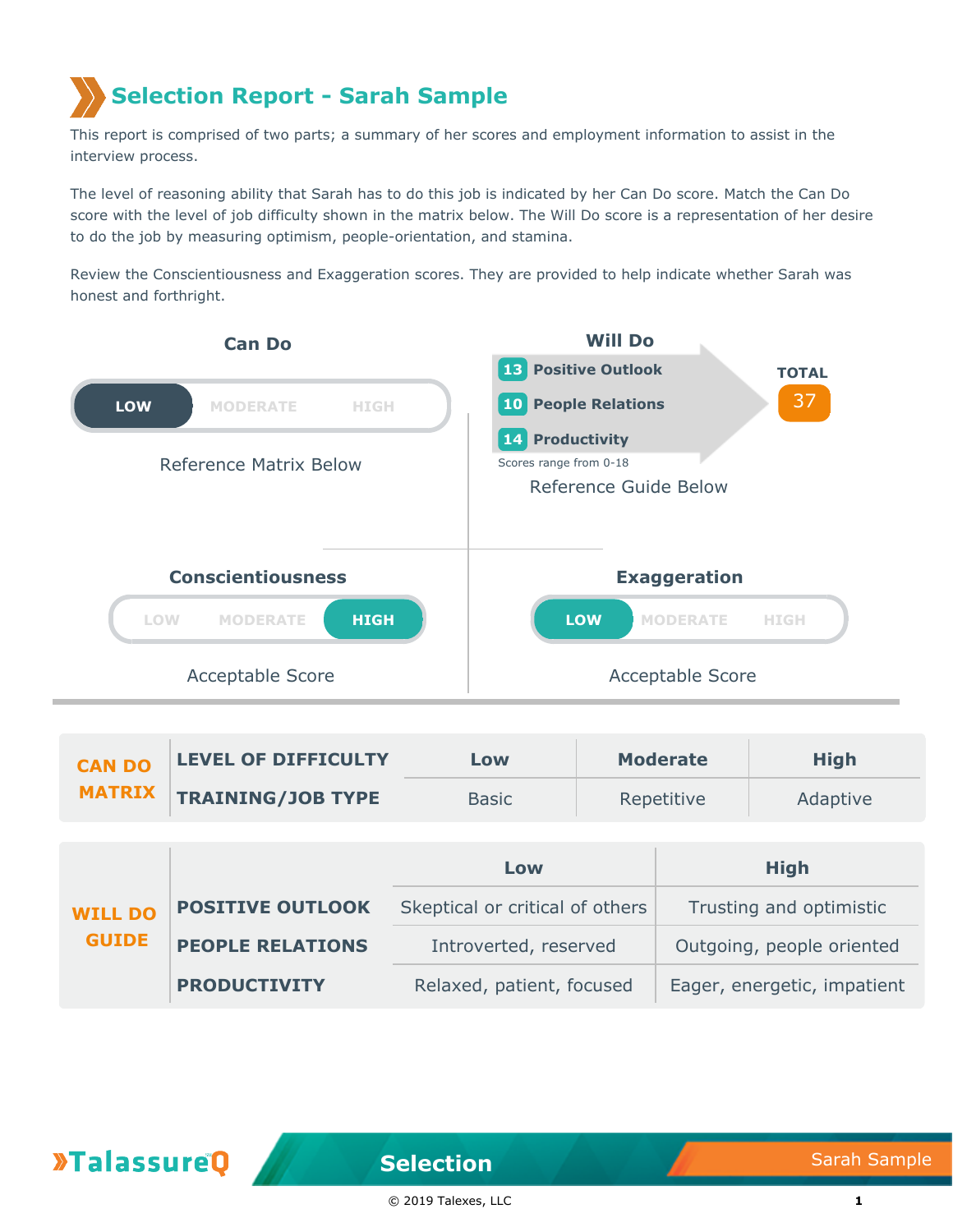## **Employment Information**

Sarah was asked a set of questions regarding her employment history and her attitude regarding workplace theft. She answered the questions as follows:

| <b>Question Asked</b>                                                                                                                                       | <b>Her Answer</b>                  |
|-------------------------------------------------------------------------------------------------------------------------------------------------------------|------------------------------------|
| What is your primary reason for wanting to change jobs?                                                                                                     | <b>Better work</b><br>assignment   |
| When would you be available to start work with us?                                                                                                          | In two weeks                       |
| How much notice, if any, did you provide your employer when you<br>decided to leave your last job, or plan on providing when you leave<br>your current job? | <b>Two weeks</b>                   |
| Have you ever been in a supervisor position?                                                                                                                | Yes, more than one<br>time         |
| How would you rate your relationship with your most<br>recent/current supervisor?                                                                           | Fair                               |
| If a company requested you to submit a drug test for illegal drugs<br>based on company policy, would you be willing to do so?                               | It depends                         |
| How many times have you left a job without notice?                                                                                                          | I can't remember                   |
| What is the combined estimated value of all company supplies<br>and/or equipment you have stolen from companies for whom you<br>have worked?                | I'm not sure of the<br>total value |

Assessment results should only be a part of the information used in the placement process. For more details, please refer to the Talassure User's Guide.

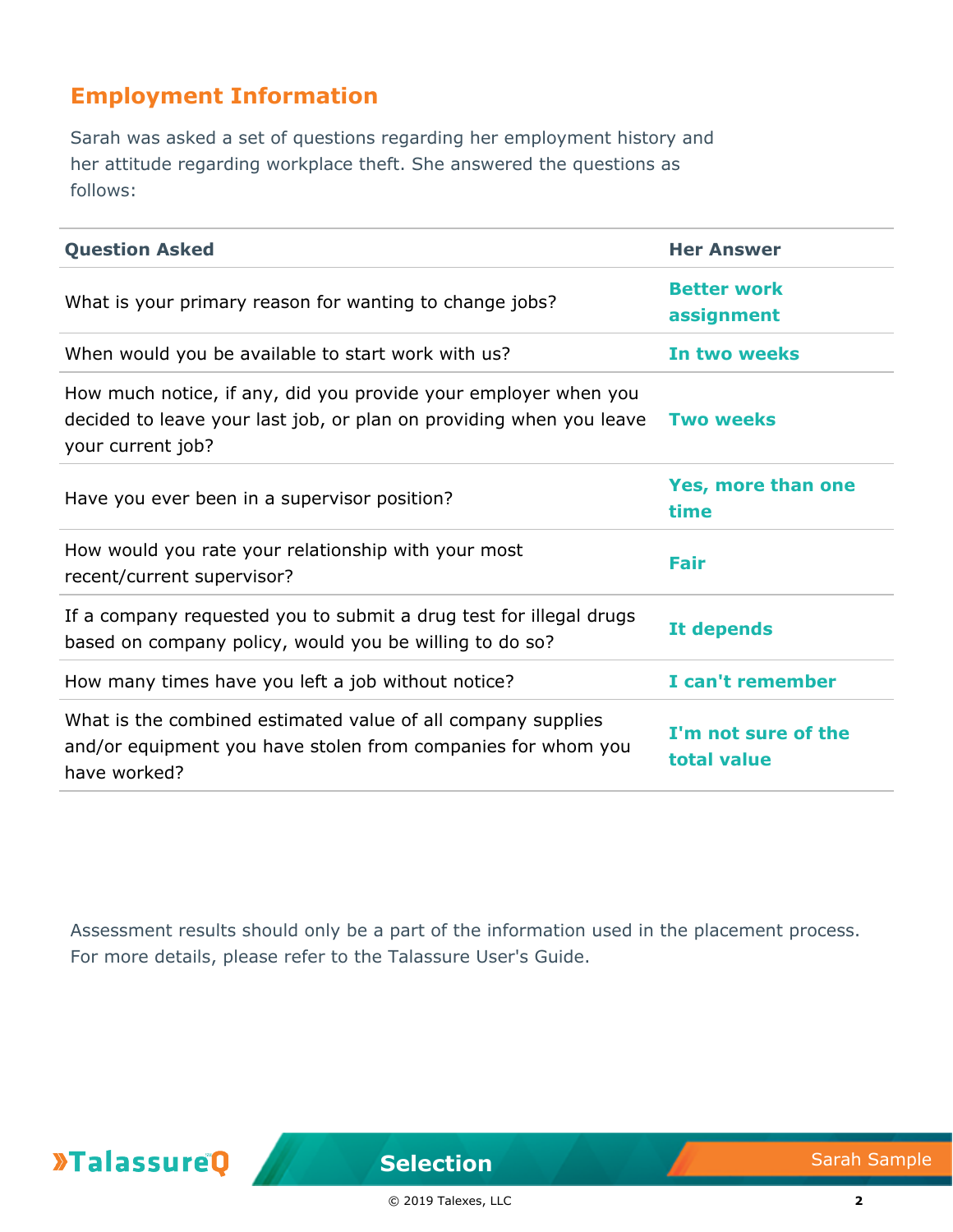## **Interviewing Ms. Sample**

Some of the questions answered by Sarah may raise areas of concern that you may want to cover with her. Review this information prior to the interview. You may decide to address these issues or just keep the information in mind.

| <b>Question Asked</b>                                                                                             | <b>Her Answer</b>                                 |
|-------------------------------------------------------------------------------------------------------------------|---------------------------------------------------|
| How often have you had issues with your supervisor at work?                                                       | <b>Never</b>                                      |
| How would your supervisor categorize your overall job<br>performance on your current or last job?                 | <b>Acceptable, similar to other</b><br>co-workers |
| How often have you had issues with fellow co-workers at<br>work?                                                  | More than one time                                |
| Has a company ever fired you or have you ever quit a job to<br>avoid being terminated?                            | I'm not sure                                      |
| Approximately how much money have you stolen from any of<br>your employers?                                       | Less than \$100                                   |
| When taking money from your employer without anyone<br>knowing it, how often do you plan on paying it back later? | <b>Once</b>                                       |
| When was the last time, if ever, that you stole money from<br>any of your employers?                              | <b>Within the last 12 months</b>                  |
| Have you ever filed for sick leave even though you weren't<br>sick?                                               | <b>Yes, multiple times</b>                        |
| Approximately how long ago was your last separation from a<br>company due to termination or avoiding termination? | <b>Between 1 and 3 years ago</b>                  |
| How often have you stolen company equipment or supplies<br>from your employer(s)?                                 | I'm not sure how many<br>times                    |
| Taking office supplies or product samples home for personal<br>use is not really stealing.                        | <b>Agree</b>                                      |

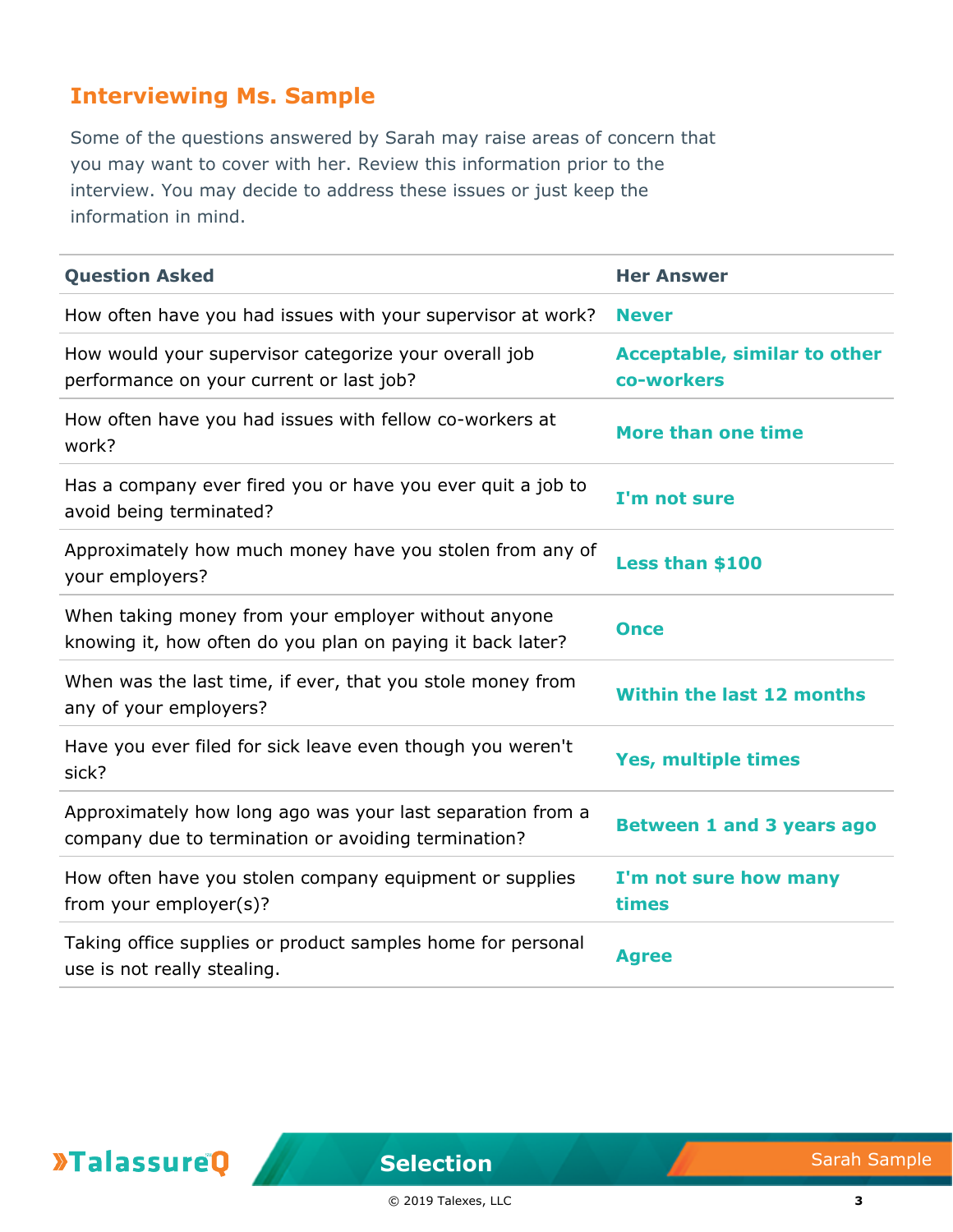### **Interview Questions**

Ms. Sample was asked several questions while taking the assessment. This section displays questions she answered unfavorably. Interview questions are provided for each item to help you investigate these areas of concern.



Do you agree or disagree with the following statement: Most people are honest and can be trusted.

**Ms. Sample was uncertain.**

#### **INTERVIEW QUESTIONS**

- Why do you believe most people are not honest?
- What would change your thinking about this?
- Would you say that your opinion about this is somewhat speculative, or has someone done something to you? Explain.

**NOTES:**

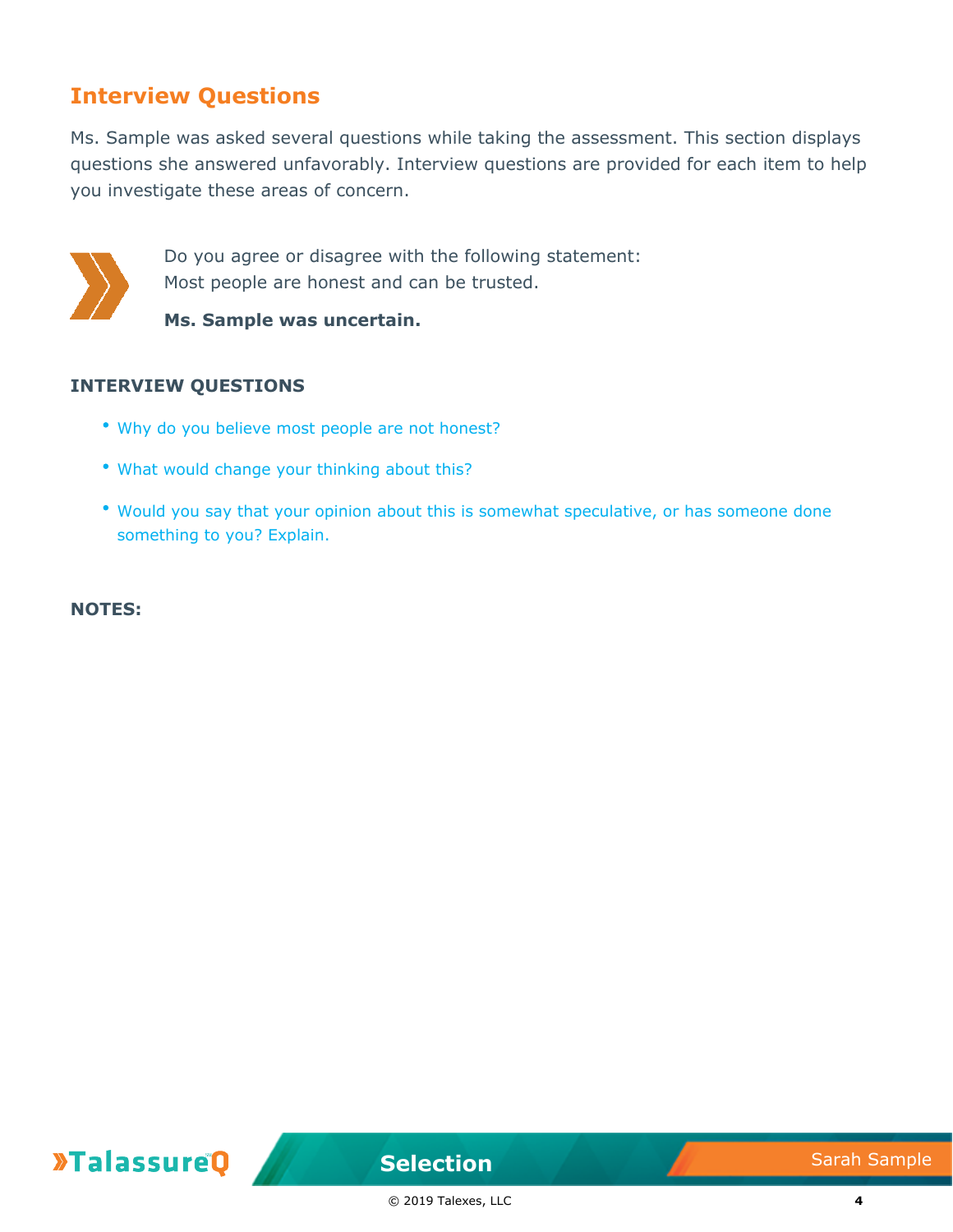

How often have you had poor attendance at work?

**Ms. Sample selected more than once.**

#### **INTERVIEW QUESTIONS**

- Did the attendance issue lead to your being terminated?
- What was the reason for your attendance issues?
- What were the consequences?

#### **NOTES:**



Do you agree or disagree with the following statement: Taking something from your company with the intention of paying for it later is not considered stealing.

**Ms. Sample Agreed**

#### **INTERVIEW QUESTIONS**

- Would you say that your opinion about this is somewhat speculative, or have you done something like this yourself, even though you had an excuse?
- What's the difference between stealing and taking company property that you pay for later?
- Would you say that some rules concerning taking company property (even if you DO pay for it later) are too strict? Why?

**NOTES:**



**Selection** Sarah Sample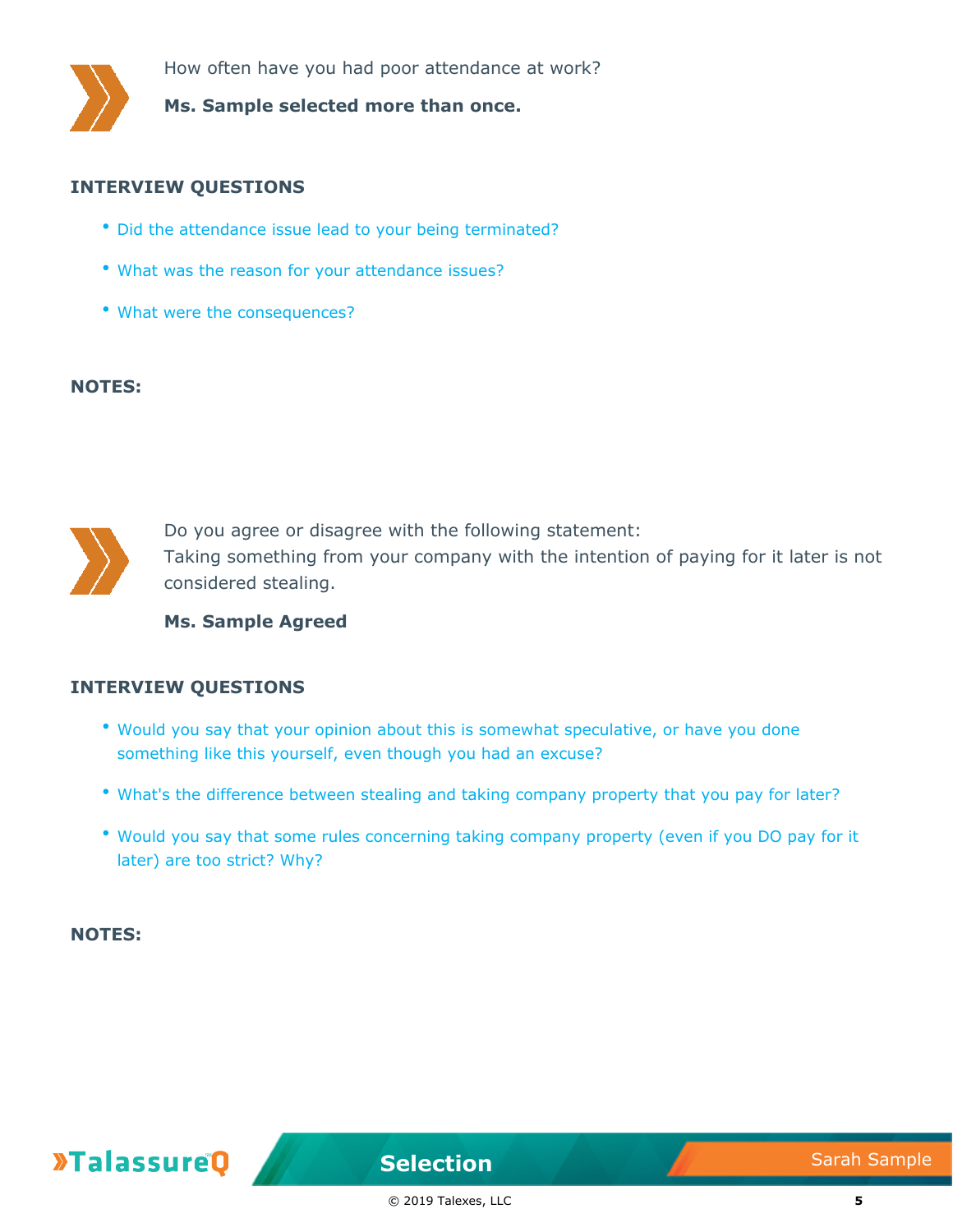

Do you agree or disagree with the following statement: As long as you don't get greedy, it's okay to take small amounts of money and/or merchandise from your company without permission

**Ms. Sample was uncertain.**

#### **INTERVIEW QUESTIONS**

- What is your definition of greedy?
- What would you consider a small amount of money or merchandise?
- If you witnessed someone else 'getting too greedy', would you report it?

#### **NOTES:**



Most people try to do the right thing when given a chance.

**Ms. Sample disagreed.**

#### **INTERVIEW QUESTIONS**

- Why do you believe that most people will not do the right thing when given a chance?
- Can you give a specific example that supports this belief?

**NOTES:**



**Selection** Sarah Sample